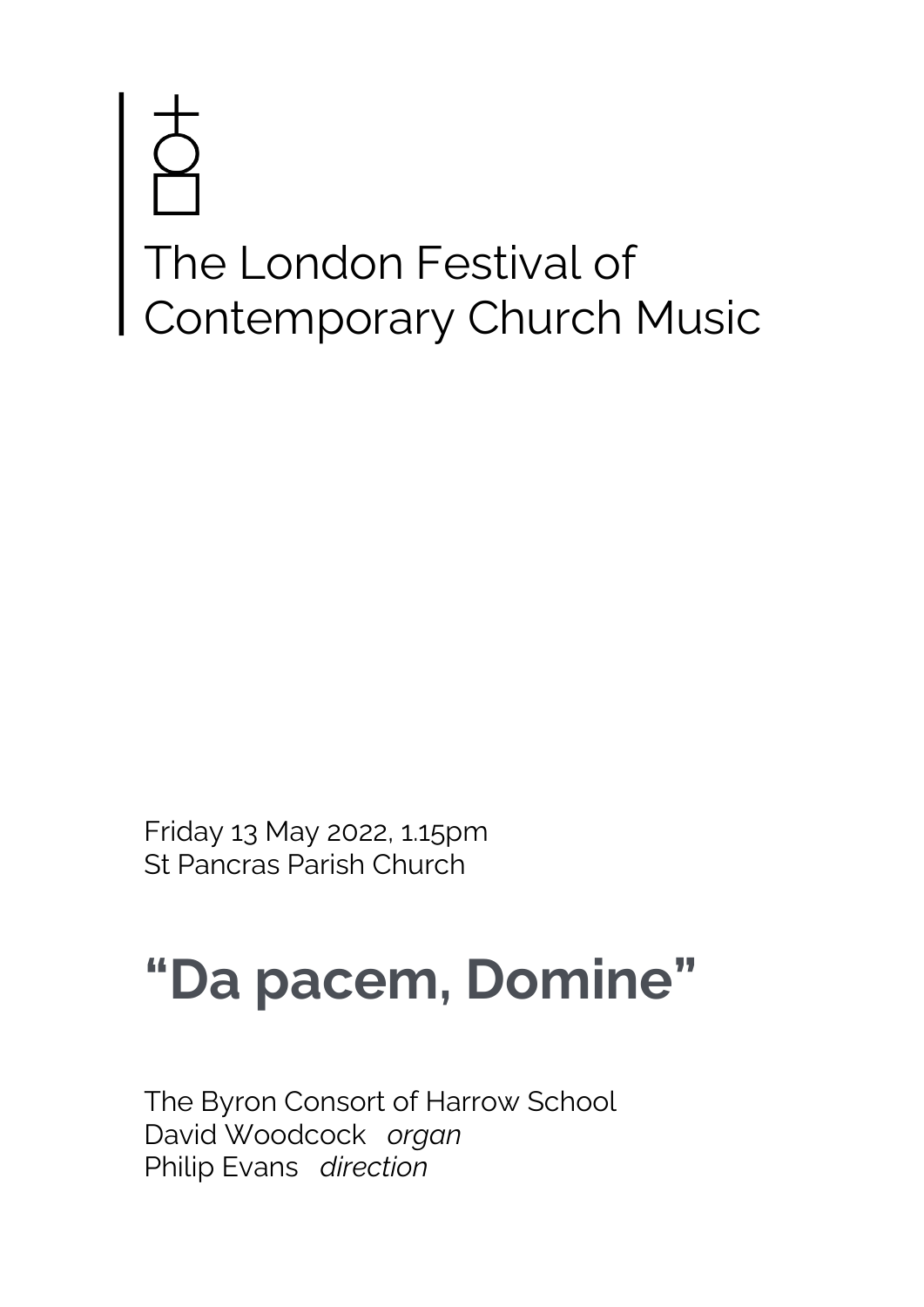#### *Introduced by Roxanna Panufnik*

| We Hymn Thee                                   | Hilarion Alfeyev |
|------------------------------------------------|------------------|
| Ubi Caritas                                    | Ola Gjeilo       |
| Drop, drop, slow tears                         | Kenneth Leighton |
| The Souls of the Righteous                     | Geraint Lewis    |
| As truly as God is our Father                  | William Mathias  |
| <b>Nunc Dimittis</b><br>from The Short Service | Robin Orr        |
| Da pacem, Domine                               | Arvo Pärt        |
| <b>Funeral Ikos</b>                            | John Tavener     |
| Hal'lu Alleluia                                | Roxanna Panufnik |

### The Byron Consort of Harrow School

Harrow School is one of the oldest and most famous schools in England, educating over 800 boys, all of whom are full boarders. Its many famous alumni include Winston Churchill.

The Byron Consort is Harrow's elite vocal ensemble and was founded in 2001 by Philip Evans, who continues to direct the choir. It consists of around twenty Harrow boys and four or five adults. The choir sings a mixture of unaccompanied sacred and secular music, most of which comes from the Renaissance, Romantic and Modern periods. Many of the boys are ex-choristers from leading cathedral and collegiate choirs; there have recently been representatives from the choirs of Westminster Abbey, King's and St John's Colleges Cambridge, Canterbury, Derby, Westminster, and Winchester Cathedrals, St. George's Chapel Windsor and Christ Church Cathedral, Oxford.

This academic year marks the ensemble's 20<sup>th</sup> anniversary. Over that period, one hundred and forty-two Harrow boys and nine others have sung regularly with the choir. The choir has expanded in size over the years and now more usually consists of two sopranos and up to ten trebles on the top line, with one adult and four or five boys on each of the lower parts. Many (but by no means all) of the boy members have been Music Award holders at Harrow. The choir has benefited over the years from having ex-chorister members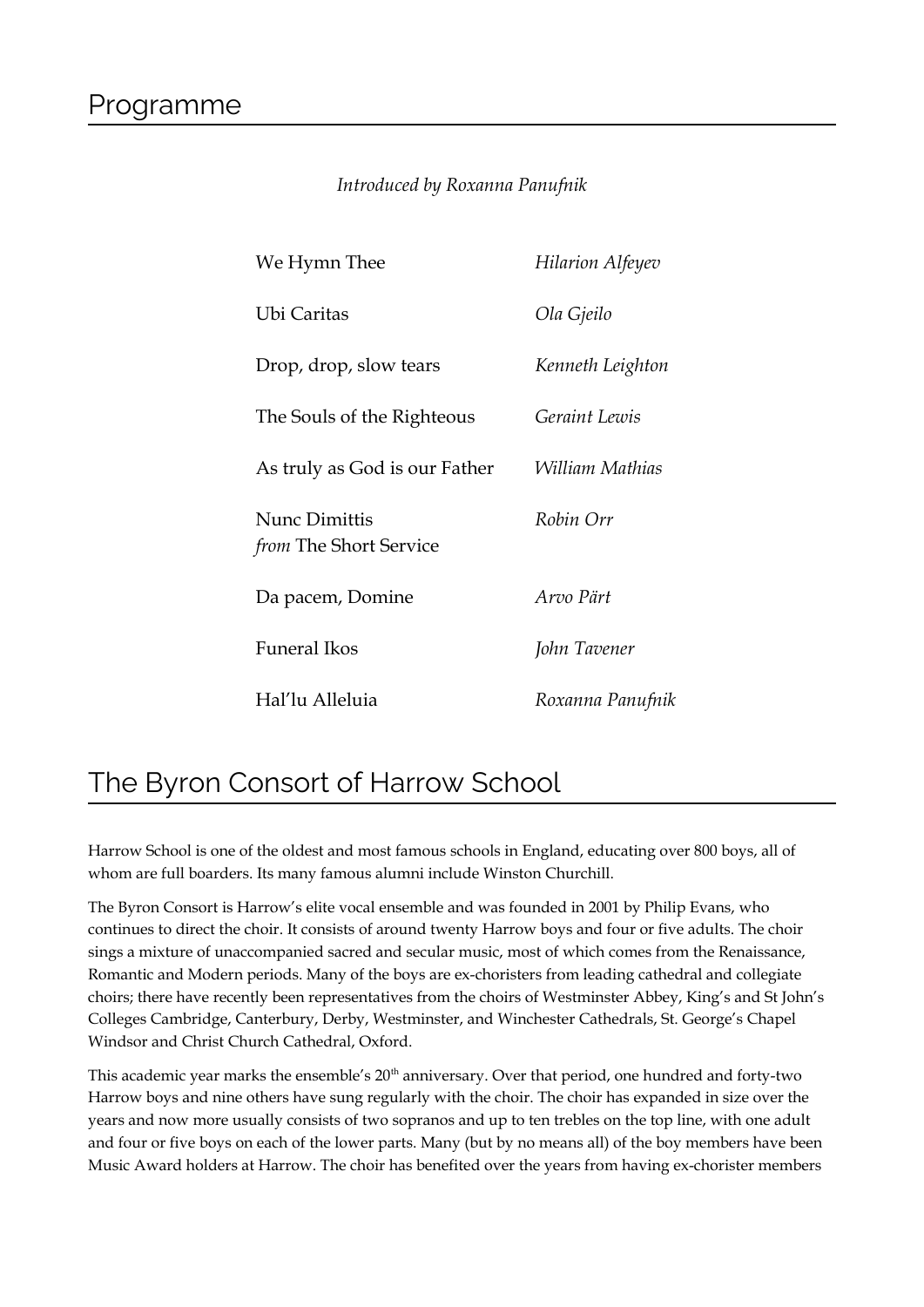from Christ Church and New College, Oxford; King's and St John's Colleges, Cambridge; St George's Chapel, Windsor; the Vienna Boys' Choir; Westminster Abbey; Winchester College; and Canterbury, Chelmsford, Chichester, Derby, Ely, Rochester, Westminster, and Winchester Cathedrals.

The Byron Consort has continued to focus extensively on music for the Catholic liturgy, but also now regularly sings for Anglican choral evensongs, and for both Catholic and Anglican services in Harrow School Chapel. It has often sung for Catholic services in Westminster Cathedral and at many other London Catholic churches including St James Spanish Place, Our Most Holy Redeemer Chelsea, Corpus Christi Maiden Lane, Our Lady St John's Wood and St Mary of the Angels, Bayswater. The Byron Consort has sung Choral Evensong many times at St Paul's Cathedral, as well as at Canterbury, Chichester, Salisbury and Winchester Cathedrals, Westminster Abbey, Christ Church Cathedral Oxford, St George's Chapel Windsor and St John's College Cambridge. The choir still sings secular repertoire from time to time, although less frequently than originally.

The core of the choir's repertoire remains unaccompanied music, but it also now branches out into accompanied pieces when appropriate to do so. The majority of pieces performed continue to be drawn from the Renaissance and modern periods, with a reasonable amount of 19<sup>th</sup> century Romantic music. These are the periods which lend themselves most naturally to a choir like The Byron Consort, but music from the intervening periods is also sung from time to time.

Over the years, The Byron Consort has been fortunate to take part in several special occasions. It performed at a large open-air concert in Southend alongside the London Philharmonic Orchestra. It sang for Pope St John Paul II at a General Audience in Rome in 2004. It sang for the wedding of Tamara Beckwith, which was held in the Church of Il Redentore on the island of La Giudecca in Venice. It performed for former Prime Minister David Cameron and the late Duke of Marlborough at a gala event held at Blenheim Palace. It sang for a ceremony to mark the  $10<sup>th</sup>$  Anniversary of the September 11 attacks organised by the United States Embassy in London and held in Grosvenor Square.

The choir has become known for its regular tours. The very first was a long weekend to Sherborne and Salisbury in February 2002; the most recent was to Madrid in February. The choir has now completed 20 overseas tours to twelve different countries and hopes to tour again in February 2023, this time to Seville. The choir has been privileged to sing in many great overseas venues including St Peter's Basilica in Rome, St Mark's Basilica in Venice, the Duomo in Florence, Salzburg Cathedral, the Basilica of the National Shrine in Washington DC, Trinity Church Wall Street and St John the Divine Cathedral in New York, St Basil's Cathedral in Moscow, St Isaac's Cathedral in St Petersburg, St George's Cathedral in Cape Town, Toledo Cathedral and the Basilica of El Escorial outside Madrid.